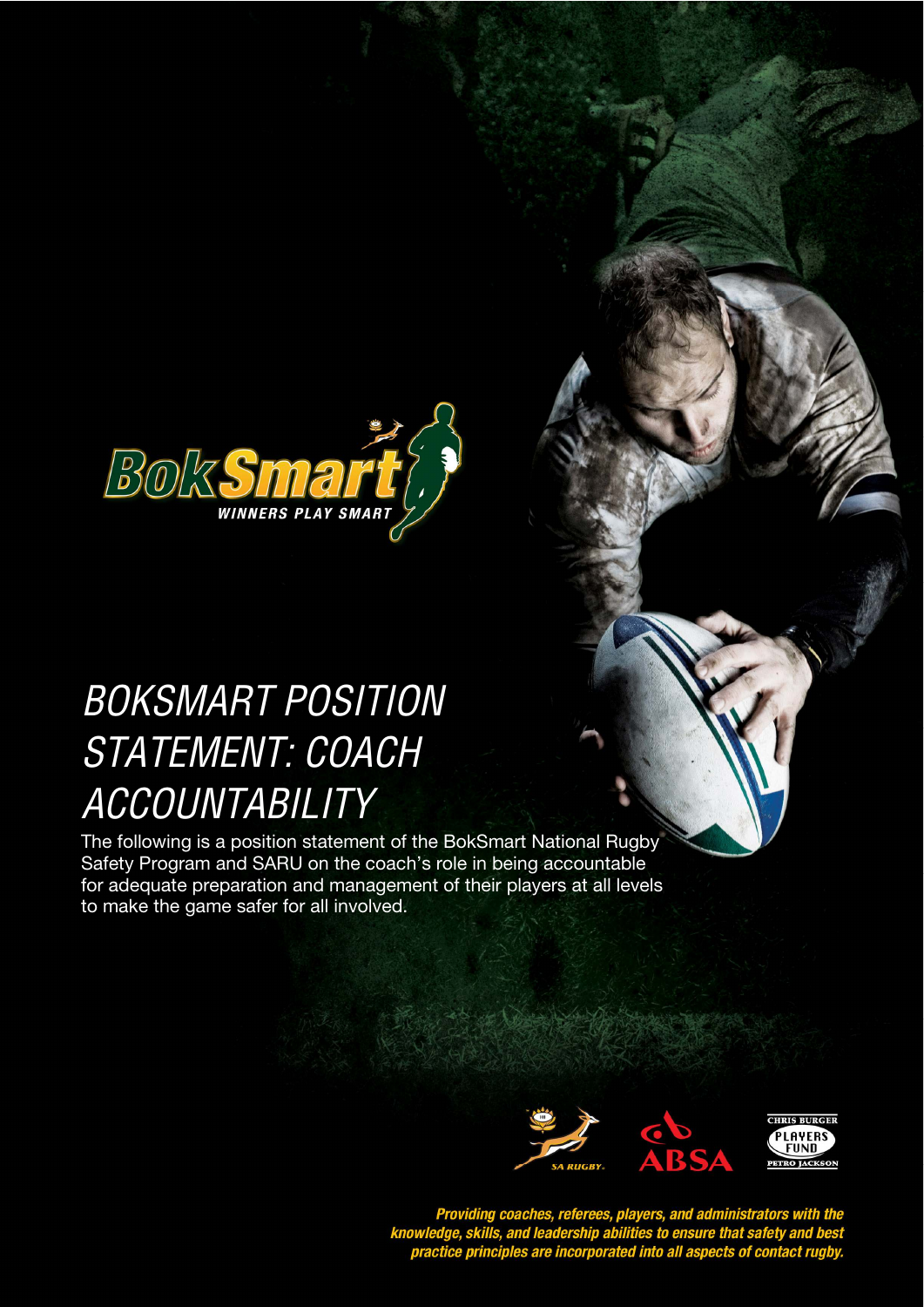## **BOKSMART POSITION STATEMENT: COACH ACCOUNTABILITY**

Players should not be allowed to participate in or continue playing in a game of contact rugby:

- If they have not been appropriately conditioned for rugby and their specific position,
- If they have not been appropriately and technically coached specific to their position,
- If they have not been instructed on safe rugby techniques relevant to their position,
- If they are injured or carrying an injury, and
- If they have not been completely rehabilitated after injury.
- 1. When it comes to tackle rugby, players need to be fit and strong in order to play the game effectively. Being stronger and fitter also reduces the chances of serious injuries occurring. Players should also be sufficiently conditioned for their specific positional requirements. If not appropriately developed physically, conditioned and/or experienced enough, a player should not be required or allowed to play in that position at any level under any circumstance. It is the coach's responsibility to ensure that players are appropriately developed, conditioned and experienced for their position. This is especially relevant in high-risk positions such as the front row or tight five. Coaches are therefore accountable for their players' safety when making these very important decisions, as a serious and/or catastrophic head/neck/brain injury is a lifechanging event for both player and coach alike.
- 2. In high-risk positions such as the tight five, a player should never be played out of position, or simply because they are the biggest (e.g. therefore prop) or tallest player (e.g. therefore lock) in the team. It is the coach's responsibility to ensure that players are progressively exposed and coached technically to perform and play efficiently in these high-risk positions. This should also be performed initially in a controlled environment to ensure that the risk of injury to the player is minimal before gradually exposing them to full contact/contested/match situations. They should also be strong enough and fit enough to be able to tolerate the technical requirements of the position under fatigue and high force situations. A coach should never play someone out of position, especially in a high-risk position, simply because they need someone for the game to take place. This is viewed as irresponsible behaviour, which could have serious ramifications should this player become seriously/catastrophically injured.
- 3. It is ultimately the coach's responsibility to teach safe rugby techniques to all players and instil a collective responsibility in the coaching staff and players to coach/play the game safely and be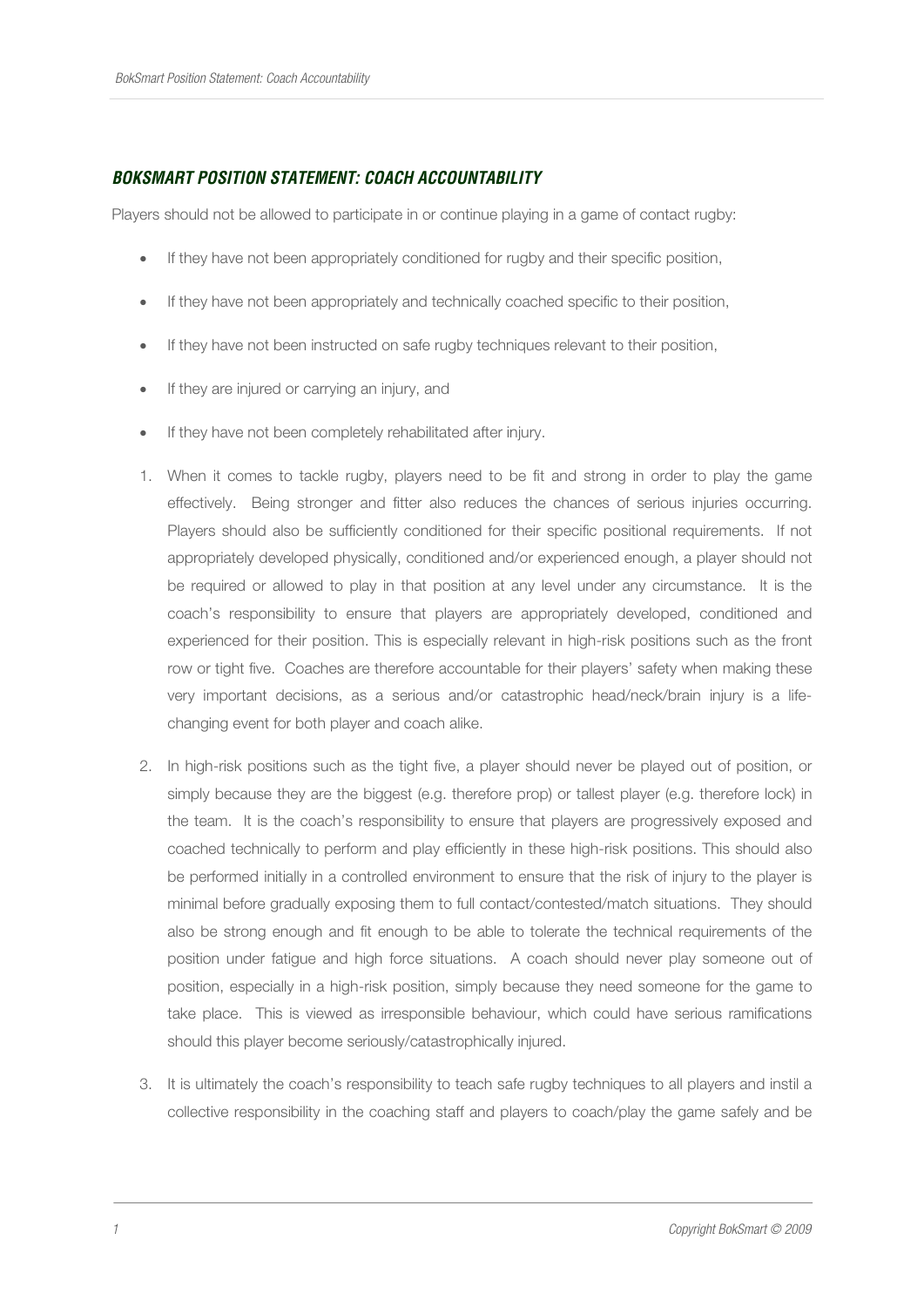technically proficient at the same time. Safe technique is effective technique. Coaches and players all want to "win the league". However, how can you do that if all your players are injured? Safe technique is about educating players about the optimal body positions and techniques required for the different technical aspects of the game of rugby, i.e. taking the ball into contact, tackling, entering into a ruck/maul, cleaning out at a ruck/maul, scrum setting, scrum engagement, lineout jumping/support, principles of attack/defence, etc. to make the game safer and more enjoyable for all.

- 4. During a high-intensity, closely contested game, with the match result hanging in the balance, some coaches opt to retain players on the field even when they have developed a severe acute injury, and thereby run the risk of exacerbating the current injury, i.e. making it worse. This practice goes against responsible behavior, is unethical, and can bring the game into disrepute, as the message provided is a "play at all cost" approach regardless of safety and the consequences to the player. A classic example is a player who is severely concussed, and once he/she has regained consciousness, the coach opts to keep him/her on the field for the rest of the game, fully knowing that the player is at risk. Another example is a concussed player, who a week later is selected by the coach to play an important match for his/her club without any medical clearance, and then suffers a repeat concussion. Not only does this practice put the player in harm's way, but the player will not be able to perform at peak performance levels, will therefore more than likely let the team down, and as a result of aggravating the injury further might have to miss out on most of the season. This form of player management would be counterintuitive and counterproductive to the overall team performance and the player's general health and well-being. When a player is sufficiently injured that continuing playing would worsen the state of the injury to the detriment of the player, the coach should be compelled to use his reserve bench accordingly and replace the player no matter how good a player or how crucial he/she might be to the team. This is the correct and ethical way of managing injured players, and should be viewed in this light.
- 5. When it comes to injuries, it is common practice that some coaches resort to playing their star players, regardless of whether they have sufficiently recovered from injury or not. This is very apparent in amateur rugby, where medical management is less controlled. This places players at unnecessary risk of re-injury or predisposes them to further injury. Additionally, if a player has not been completely rehabilitated, his/her performance will not be at an optimum level, and this is therefore a bad investment for team performance. Returning a player too early therefore places the team at a distinct disadvantage and with possible re-injury might lead to this key player being removed from play for the remainder of the season, which also amounts to a bad